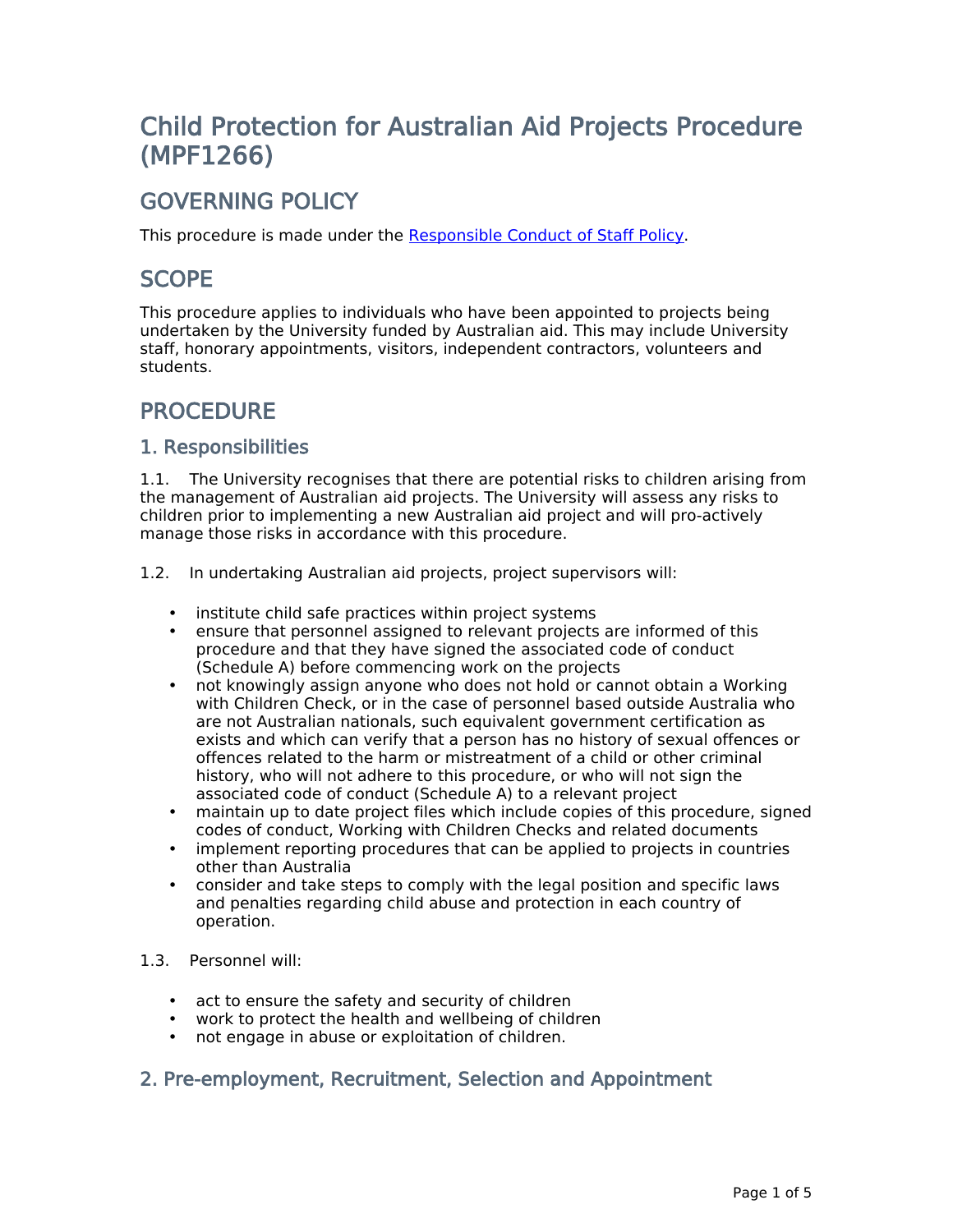2.1 In addition to the requirements of the University's pre-employment, recruitment, selection and appointment policies and procedures (such as the Recruitment and Appointment Policy MPF1152) that apply to applicants generally, the following requirements apply in relation to pre-employment, recruitment selection and appointment of applicants to projects undertaken by the University funded by Australian aid.

2.2 All interviews of applicants for positions on an Australian aid project will include behavioural based questions.

2.3 Before an applicant is appointed to an Australian aid project:

- the applicant must supply the contact details for at least two referees with whom verbal reference checks are carried out
- the University will carry out at least two verbal referee checks in respect of the applicant and the checks will include questions relating to conduct and behaviour.

2.4 Applicants will obtain a police record check in accordance with the Pre-Employment Procedure (MPF1158) and checks are to be conducted for each country in which the applicant has lived for 12 months or longer over the last five years, and for the applicant's country of citizenship. If it is not possible to obtain a reliable police record check or local legal equivalent, a statutory declaration outlining efforts made to obtain a foreign police check and disclosing any charges and spent convictions related to child exploitation may be accepted in lieu.

2.5 Applicants must be informed by the University of the purpose for which the resulting police clearance certificate is to be used and that the police record check may be sighted by DFAT.

### **3. Working With Children Checks**

3.1. Australian personnel must supply a satisfactory Victorian Department of Justice [Working](http://www.workingwithchildren.vic.gov.au/) [with](http://www.workingwithchildren.vic.gov.au/) [Children](http://www.workingwithchildren.vic.gov.au/) [Check](http://www.workingwithchildren.vic.gov.au/) before being appointed to a relevant Australian aid project. Anyone who refuses to undergo this check or who is not subsequently issued with a Working with Children Check card will not be assigned to a relevant project.

3.2. Project supervisors for Australian aid projects will record details of Working with Children Checks for all personnel in the project files. In instances where personnel are staff members, project supervisors will also forward a copy to local human resources for placement on the staff member's personnel file.

#### **4. Partners**

4.1. Where the University works with partners on relevant Australian aid projects where the project supervisor has assessed the project as having credible risks of child abuse, it will require that the partners have appropriate child protection policies in place or that the partners adopt this procedure and code of conduct (Schedule A) for the specific project.

### **5. Reporting**

5.1. Anyone may report an allegation, disclosure or observation of child abuse or exploitation in accordance with the [Child](http://hr.unimelb.edu.au/__data/assets/pdf_file/0003/971301/CPAAP_Guidelines.pdf) [Protection](http://hr.unimelb.edu.au/__data/assets/pdf_file/0003/971301/CPAAP_Guidelines.pdf) [for](http://hr.unimelb.edu.au/__data/assets/pdf_file/0003/971301/CPAAP_Guidelines.pdf) [Australian](http://hr.unimelb.edu.au/__data/assets/pdf_file/0003/971301/CPAAP_Guidelines.pdf) [Aid](http://hr.unimelb.edu.au/__data/assets/pdf_file/0003/971301/CPAAP_Guidelines.pdf) [Projects](http://hr.unimelb.edu.au/__data/assets/pdf_file/0003/971301/CPAAP_Guidelines.pdf)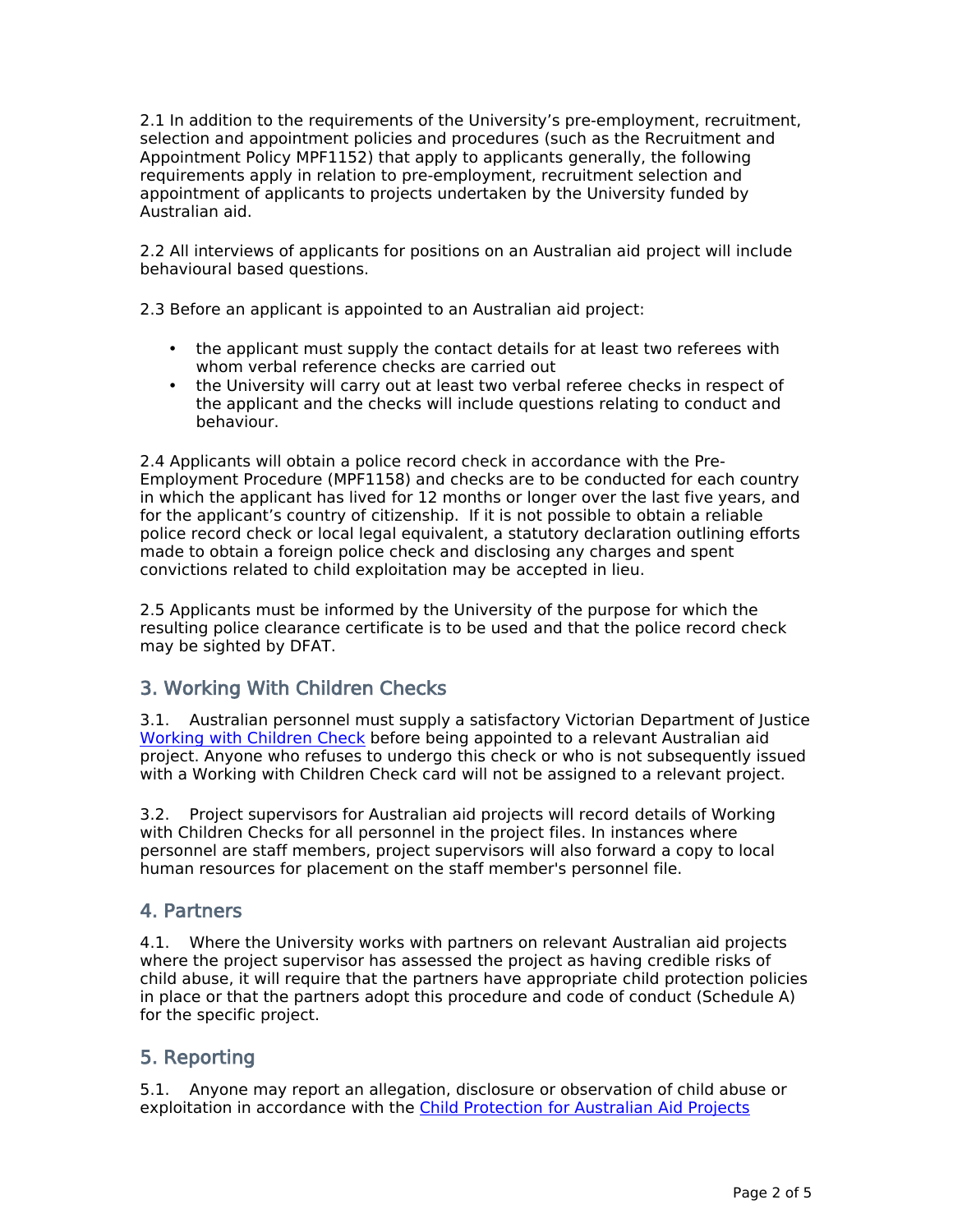[Procedure](http://hr.unimelb.edu.au/__data/assets/pdf_file/0003/971301/CPAAP_Guidelines.pdf) [-](http://hr.unimelb.edu.au/__data/assets/pdf_file/0003/971301/CPAAP_Guidelines.pdf) [Reporting](http://hr.unimelb.edu.au/__data/assets/pdf_file/0003/971301/CPAAP_Guidelines.pdf) [Management](http://hr.unimelb.edu.au/__data/assets/pdf_file/0003/971301/CPAAP_Guidelines.pdf) [Guidelines.](http://hr.unimelb.edu.au/__data/assets/pdf_file/0003/971301/CPAAP_Guidelines.pdf) These guidelines apply to incidents occurring within Australia or overseas.

5.2. University staff who report suspected abuse or exploitation of children are subject to the [Protected](http://www.austlii.edu.au/au/legis/vic/num_act/pda201285o2012279/) [Disclosure](http://www.austlii.edu.au/au/legis/vic/num_act/pda201285o2012279/) [Act](http://www.austlii.edu.au/au/legis/vic/num_act/pda201285o2012279/) [2012](http://www.austlii.edu.au/au/legis/vic/num_act/pda201285o2012279/) [\(Vic\).](http://www.austlii.edu.au/au/legis/vic/num_act/pda201285o2012279/)

#### **6. Investigation and response**

6.1. The project supervisor will make an initial assessment of allegations of child abuse or exploitation based on the quality and reliability of the information. The project supervisor will give primary consideration to:

- protecting the child from further exploitation, abuse and victimisation, including arranging for a safe place, medical care and/or counselling if appropriate
- distancing the alleged perpetrator from the child acknowledging that a due process needs to be implemented to ensure natural justice and that penalties should not be imposed without clear justification.

6.2. The project supervisor must report allegations of child abuse or exploitation to the relevant lawful authority (such as the police) as soon as practicable where evidence or allegations suggest the law has been breached.

#### **7. Disciplinary action**

7.1. Disciplinary action for a breach of this procedure and/or the Child Protection Code of Conduct (Schedule A) may include:

- immediate removal from the relevant project
- disciplinary action under the provisions of the [University](http://hr.unimelb.edu.au/__data/assets/pdf_file/0005/909923/Enterprise_Agreement_2013_web.pdf) [of](http://hr.unimelb.edu.au/__data/assets/pdf_file/0005/909923/Enterprise_Agreement_2013_web.pdf) [Melbourne](http://hr.unimelb.edu.au/__data/assets/pdf_file/0005/909923/Enterprise_Agreement_2013_web.pdf) [Enterprise](http://hr.unimelb.edu.au/__data/assets/pdf_file/0005/909923/Enterprise_Agreement_2013_web.pdf) [Agreement](http://hr.unimelb.edu.au/__data/assets/pdf_file/0005/909923/Enterprise_Agreement_2013_web.pdf) [2013,](http://hr.unimelb.edu.au/__data/assets/pdf_file/0005/909923/Enterprise_Agreement_2013_web.pdf) including termination of employment for University staff found to have committed serious misconduct.

7.2. Individuals who make deliberately false or malicious allegations of child abuse or exploitation may be subject to disciplinary action in accordance with the [Misconduct](file:/usr/local/tomcat/MPF1164) [Procedure.](file:/usr/local/tomcat/MPF1164)

#### **8. Documentation and confidentiality**

8.1. Project supervisors must:

- document actions, discussions and responses relating to allegations of child abuse or exploitation
- keep records relating to allegations of child abuse or exploitation securely in a location to which access is restricted
- minimise the number of people who are informed about allegations of child abuse or exploitation
- take care with written communications relating to allegations of child abuse or exploitation, including to ensure that confidentiality is maintained and the communication is received by the intended recipient only.

### **SCHEDULES**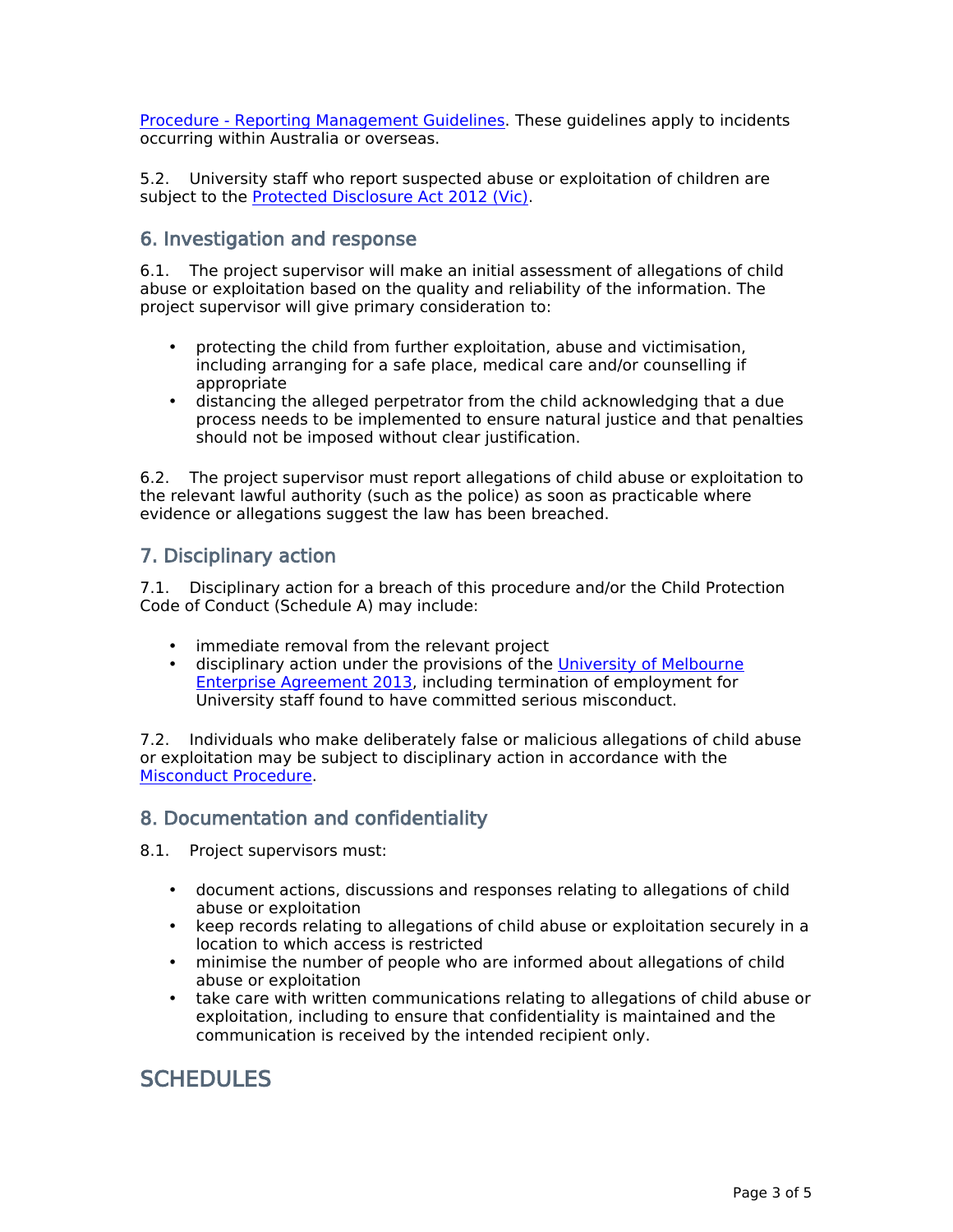• [Schedule](http://www.policy.unimelb.edu.au/schedules/MPF1266-ScheduleA.pdf) [A](http://www.policy.unimelb.edu.au/schedules/MPF1266-ScheduleA.pdf) [-](http://www.policy.unimelb.edu.au/schedules/MPF1266-ScheduleA.pdf) [Child](http://www.policy.unimelb.edu.au/schedules/MPF1266-ScheduleA.pdf) [Protection](http://www.policy.unimelb.edu.au/schedules/MPF1266-ScheduleA.pdf) [Code](http://www.policy.unimelb.edu.au/schedules/MPF1266-ScheduleA.pdf) [of](http://www.policy.unimelb.edu.au/schedules/MPF1266-ScheduleA.pdf) [Conduct](http://www.policy.unimelb.edu.au/schedules/MPF1266-ScheduleA.pdf)

# **RELATED DOCUMENTS**

- [Australian](http://www.ausaid.gov.au/Publications/Pages/child-protection-policy.aspx) [Government,](http://www.ausaid.gov.au/Publications/Pages/child-protection-policy.aspx) Australian [aid,](http://www.ausaid.gov.au/Publications/Pages/child-protection-policy.aspx) [Child](http://www.ausaid.gov.au/Publications/Pages/child-protection-policy.aspx) [Protection](http://www.ausaid.gov.au/Publications/Pages/child-protection-policy.aspx) [Policy](http://www.ausaid.gov.au/Publications/Pages/child-protection-policy.aspx) [\(Jan](http://www.ausaid.gov.au/Publications/Pages/child-protection-policy.aspx) [2013\)](http://www.ausaid.gov.au/Publications/Pages/child-protection-policy.aspx)
- [Child](http://hr.unimelb.edu.au/__data/assets/pdf_file/0003/971301/CPAAP_Guidelines.pdf) [Protection](http://hr.unimelb.edu.au/__data/assets/pdf_file/0003/971301/CPAAP_Guidelines.pdf) [for](http://hr.unimelb.edu.au/__data/assets/pdf_file/0003/971301/CPAAP_Guidelines.pdf) [Australian](http://hr.unimelb.edu.au/__data/assets/pdf_file/0003/971301/CPAAP_Guidelines.pdf) [aid](http://hr.unimelb.edu.au/__data/assets/pdf_file/0003/971301/CPAAP_Guidelines.pdf) [Projects](http://hr.unimelb.edu.au/__data/assets/pdf_file/0003/971301/CPAAP_Guidelines.pdf) [-](http://hr.unimelb.edu.au/__data/assets/pdf_file/0003/971301/CPAAP_Guidelines.pdf) [Reporting](http://hr.unimelb.edu.au/__data/assets/pdf_file/0003/971301/CPAAP_Guidelines.pdf) [Management](http://hr.unimelb.edu.au/__data/assets/pdf_file/0003/971301/CPAAP_Guidelines.pdf) [Guidelines](http://hr.unimelb.edu.au/__data/assets/pdf_file/0003/971301/CPAAP_Guidelines.pdf)
- [Child](http://www.austlii.edu.au/au/legis/vic/consol_act/cwasa2005218) [Wellbeing](http://www.austlii.edu.au/au/legis/vic/consol_act/cwasa2005218) [and](http://www.austlii.edu.au/au/legis/vic/consol_act/cwasa2005218) [Safety](http://www.austlii.edu.au/au/legis/vic/consol_act/cwasa2005218) [Act](http://www.austlii.edu.au/au/legis/vic/consol_act/cwasa2005218) [2005](http://www.austlii.edu.au/au/legis/vic/consol_act/cwasa2005218) [\(Vic\)](http://www.austlii.edu.au/au/legis/vic/consol_act/cwasa2005218)
- [Children,](http://www.austlii.edu.au/au/legis/vic/consol_act/cyafa2005252) [Youth](http://www.austlii.edu.au/au/legis/vic/consol_act/cyafa2005252) [and](http://www.austlii.edu.au/au/legis/vic/consol_act/cyafa2005252) [Families](http://www.austlii.edu.au/au/legis/vic/consol_act/cyafa2005252) [Act](http://www.austlii.edu.au/au/legis/vic/consol_act/cyafa2005252) [2005](http://www.austlii.edu.au/au/legis/vic/consol_act/cyafa2005252) [\(Vic\)](http://www.austlii.edu.au/au/legis/vic/consol_act/cyafa2005252)
- [Misconduct](file:/usr/local/tomcat/MPF1164) [Procedure](file:/usr/local/tomcat/MPF1164)
- [Responsible](file:/usr/local/tomcat/MPF1160) [Conduct](file:/usr/local/tomcat/MPF1160) [of](file:/usr/local/tomcat/MPF1160) [Staff](file:/usr/local/tomcat/MPF1160) [Policy](file:/usr/local/tomcat/MPF1160)
- [Pre-Employment](file:/usr/local/tomcat/MPF1158) [Procedure](file:/usr/local/tomcat/MPF1158)
- [Protected](http://www.austlii.edu.au/au/legis/vic/num_act/pda201285o2012279/) [Disclosure](http://www.austlii.edu.au/au/legis/vic/num_act/pda201285o2012279/) [Act](http://www.austlii.edu.au/au/legis/vic/num_act/pda201285o2012279/) [2012](http://www.austlii.edu.au/au/legis/vic/num_act/pda201285o2012279/) [\(Vic\)](http://www.austlii.edu.au/au/legis/vic/num_act/pda201285o2012279/)
- Save the Children Australia Reporting Procedure
- [University](http://hr.unimelb.edu.au/__data/assets/pdf_file/0005/909923/Enterprise_Agreement_2013_web.pdf) [of](http://hr.unimelb.edu.au/__data/assets/pdf_file/0005/909923/Enterprise_Agreement_2013_web.pdf) [Melbourne](http://hr.unimelb.edu.au/__data/assets/pdf_file/0005/909923/Enterprise_Agreement_2013_web.pdf) [Enterprise](http://hr.unimelb.edu.au/__data/assets/pdf_file/0005/909923/Enterprise_Agreement_2013_web.pdf) [Agreement](http://hr.unimelb.edu.au/__data/assets/pdf_file/0005/909923/Enterprise_Agreement_2013_web.pdf) [2013](http://hr.unimelb.edu.au/__data/assets/pdf_file/0005/909923/Enterprise_Agreement_2013_web.pdf)
- University of Melbourne, Nossal Institute for Global Health, Child Protection Policy
- [Victorian](http://www.workingwithchildren.vic.gov.au/home/) [Working](http://www.workingwithchildren.vic.gov.au/home/) [with](http://www.workingwithchildren.vic.gov.au/home/) [Children](http://www.workingwithchildren.vic.gov.au/home/) [Check](http://www.workingwithchildren.vic.gov.au/home/) [website](http://www.workingwithchildren.vic.gov.au/home/) (including [comparison](http://www.workingwithchildren.vic.gov.au/home/about+the+check/how+is+a+police+check+different/how+is+a+police+check+different) [with](http://www.workingwithchildren.vic.gov.au/home/about+the+check/how+is+a+police+check+different/how+is+a+police+check+different) [police](http://www.workingwithchildren.vic.gov.au/home/about+the+check/how+is+a+police+check+different/how+is+a+police+check+different) [check](http://www.workingwithchildren.vic.gov.au/home/about+the+check/how+is+a+police+check+different/how+is+a+police+check+different))
- [Working](http://www.legislation.vic.gov.au/Domino/Web_Notes/LDMS/PubLawToday.nsf/a12f6f60fbd56800ca256de500201e54/369AC05769115BA7CA25745D00212985/$FILE/05-57a021.pdf) [with](http://www.legislation.vic.gov.au/Domino/Web_Notes/LDMS/PubLawToday.nsf/a12f6f60fbd56800ca256de500201e54/369AC05769115BA7CA25745D00212985/$FILE/05-57a021.pdf) [Children](http://www.legislation.vic.gov.au/Domino/Web_Notes/LDMS/PubLawToday.nsf/a12f6f60fbd56800ca256de500201e54/369AC05769115BA7CA25745D00212985/$FILE/05-57a021.pdf) [Act](http://www.legislation.vic.gov.au/Domino/Web_Notes/LDMS/PubLawToday.nsf/a12f6f60fbd56800ca256de500201e54/369AC05769115BA7CA25745D00212985/$FILE/05-57a021.pdf) [2005](http://www.legislation.vic.gov.au/Domino/Web_Notes/LDMS/PubLawToday.nsf/a12f6f60fbd56800ca256de500201e54/369AC05769115BA7CA25745D00212985/$FILE/05-57a021.pdf) [\(Vic\)](http://www.legislation.vic.gov.au/Domino/Web_Notes/LDMS/PubLawToday.nsf/a12f6f60fbd56800ca256de500201e54/369AC05769115BA7CA25745D00212985/$FILE/05-57a021.pdf)

# **DEFINITIONS**

| <b>Term</b>                      | <b>Definition</b>                                                                                                                                                                                                                                                                                                                                                         |  |  |  |  |
|----------------------------------|---------------------------------------------------------------------------------------------------------------------------------------------------------------------------------------------------------------------------------------------------------------------------------------------------------------------------------------------------------------------------|--|--|--|--|
| abuse                            | Includes physical abuse, neglect, emotional abuse or sexual abuse.                                                                                                                                                                                                                                                                                                        |  |  |  |  |
| Australian<br>aid                | Funds or aid provided by the Australian government for international<br>development (formerly facilitated by the Australian Agency for<br>International Development, currently managed by the Department of<br>Foreign Affairs and Trade).                                                                                                                                |  |  |  |  |
| <b>Australian</b><br>aid project | Any project undertaken by the University funded by Australian aid that<br>involves children.                                                                                                                                                                                                                                                                              |  |  |  |  |
| child or<br>children             | In accordance with the United Nations Convention on the Rights of the<br>Child, 'child' means every human being under the age of 18 unless<br>under the law applicable to the child, majority is attained earlier. For<br>the purposes of this Policy, the University considers a child to be a<br>person under the age of 18 years.                                      |  |  |  |  |
| child<br>protection              | An activity or initiative designed to protect children from any form of<br>harm, particularly arising from child exploitation and abuse.                                                                                                                                                                                                                                  |  |  |  |  |
| contact<br>with<br>children      | Working on an activity or in a position that involves or may involve<br>contact with children, either under the position description or due to<br>the nature of the work environment.                                                                                                                                                                                     |  |  |  |  |
| police<br>record<br>check        | A check of an individual's criminal history record. In Australia, national<br>criminal record checks are available through state and territory police<br>departments. They take around 20 working days. Individuals need to<br>consent to a criminal record check and should be informed of the<br>purpose for which resulting police clearance certificate will be used. |  |  |  |  |
| <b>DFAT</b>                      | The Commonwealth of Australia Department of Foreign Affairs and<br>Trade.                                                                                                                                                                                                                                                                                                 |  |  |  |  |
| partner                          | Organisations working in partnership with the University on projects<br>funded by Australian aid.                                                                                                                                                                                                                                                                         |  |  |  |  |